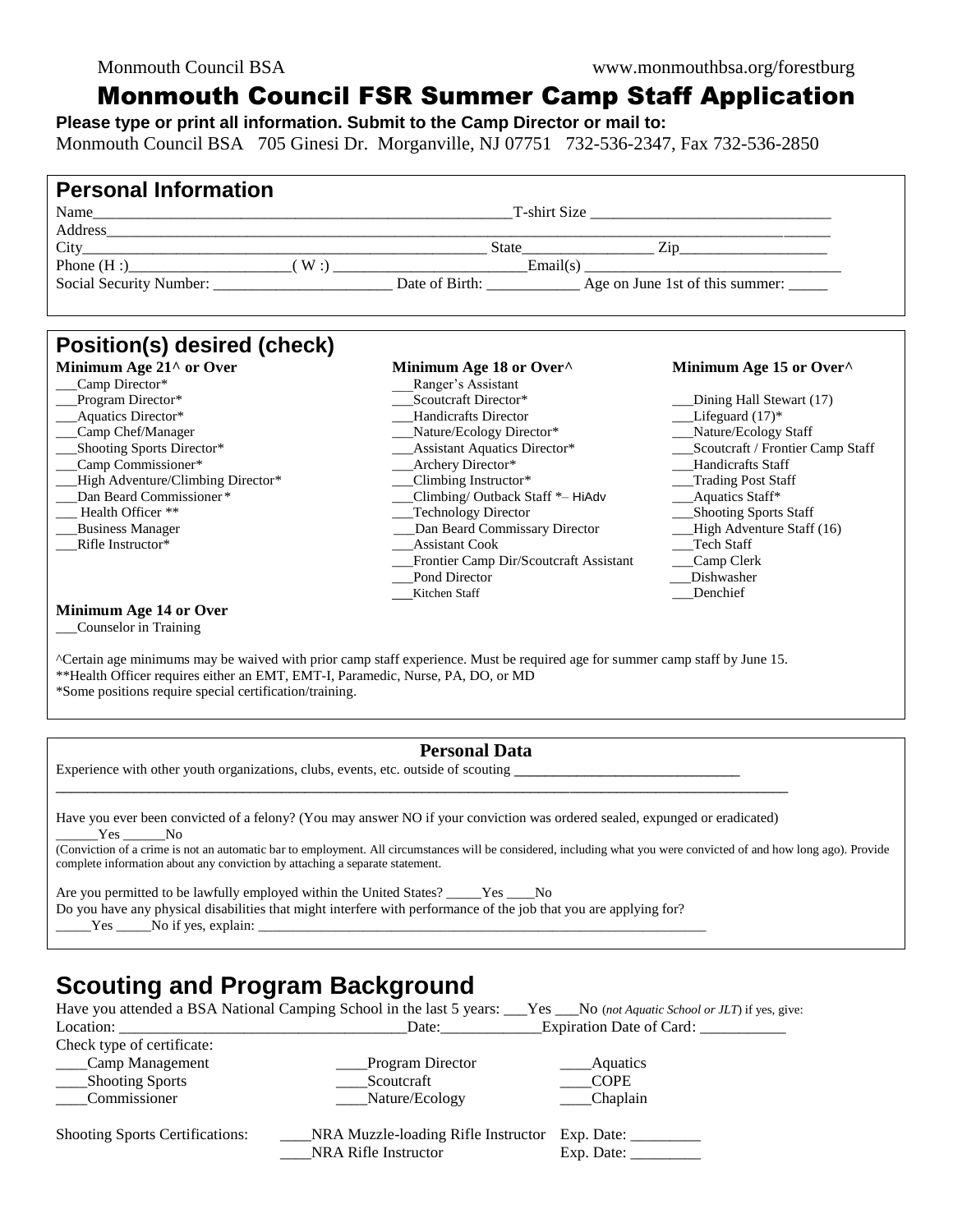| Monmouth Council BSA                                                                                                                                             | NRA Shotgun Instructor<br>_NRA Shotgun Instructor Exp. Date: ____________<br>_National Archery Assoc. Instructor Exp. Date: ____________ Level ____<br>Muzzle-loading Artillery School Certificate |                                  |     | www.monmouthbsa.org/forestburg                 |  |
|------------------------------------------------------------------------------------------------------------------------------------------------------------------|----------------------------------------------------------------------------------------------------------------------------------------------------------------------------------------------------|----------------------------------|-----|------------------------------------------------|--|
| Are you currently a registered member of the Boy Scouts of America? _____Yes ____No<br>Current Unit Leader<br><u>Email</u> Phone<br>Email Box 2014               |                                                                                                                                                                                                    |                                  |     |                                                |  |
| Number of years in Scouting: _____ Cub Scouts _____ Boy Scouts _____ Explorers _____ Venturing _____ Girl Scouts                                                 |                                                                                                                                                                                                    |                                  |     |                                                |  |
| Order of the Arrow Yes No if yes: Ordeal Brotherhood Vigil<br>Have you previously worked at summer camp? ______Yes ______No if yes, please answer the following: |                                                                                                                                                                                                    |                                  |     |                                                |  |
| <b>CERTIFICATES:</b> (First Aid, CPR, Lifeguard, etc.)                                                                                                           |                                                                                                                                                                                                    |                                  |     | ISSUING AGENCY: EXPIRATION DATE:               |  |
| <b>LEADERSHIP COURSES:</b> (Woodbadge, JLT, Aquatic School, etc.)<br>LIST WHERE YOU LAST ATTENDED SUMMER CAMP:                                                   |                                                                                                                                                                                                    |                                  |     | <b>DATE ATTENDED:</b><br><b>DATE ATTENDED:</b> |  |
| <b>LIST COUNCIL EVENTS YOU HAVE STAFFED:</b> (Include the year or years worked)<br>Webelos Woods<br>$\frac{1}{\sqrt{1-\frac{1}{2}}}$ JLT                         |                                                                                                                                                                                                    |                                  |     |                                                |  |
| EDUCATIONAL BACKGROUND<br>Name/Location<br>College                                                                                                               |                                                                                                                                                                                                    | Yrs Attended Graduate Date Major |     | <b>GPA</b>                                     |  |
| Other<br><b>EMPLOYMENT</b><br>(List current or most recent employer first)<br>Supervisor's name<br>Company Name                                                  | <b>Mailing Address</b>                                                                                                                                                                             |                                  | Tel |                                                |  |
| Have you ever been fired or asked to resign from a job?<br>If yes, why?                                                                                          |                                                                                                                                                                                                    | Yes<br>N <sub>0</sub>            |     |                                                |  |

### **Merit Badges and Other Scouting Requirements**

List all Merit Badges earned. **Venturing** and **Girl Scout** candidates please attach a list of all requirements, badges, and awards earned.

| Archery                       | <b>Geology</b>      | Reptile Study               |
|-------------------------------|---------------------|-----------------------------|
| __Astronomy                   | Indian Lore         | Rowing                      |
| __ Basketry                   | <b>Insect Study</b> | ___Shotgun Shooting         |
| ___Canoeing                   | Leatherwork         | <b>Small Boat Sail</b>      |
| Climbing                      | Lifesaving          | Soil and Water Conservation |
| <b>Emergency Preparedness</b> | Mammals             | $S$ wimming                 |
| <b>Environmental Science</b>  | Motor boating       | Weather                     |
| First Aid                     | Nature              | Wilderness Survival         |
| Fishing                       | Orienteering        | Windsurfing BSA Award       |
| Fish and Wildlife             | Pioneering          | Woodcarving                 |
| Forestry                      | Rifle Shooting      | Water-skiing                |
|                               |                     |                             |